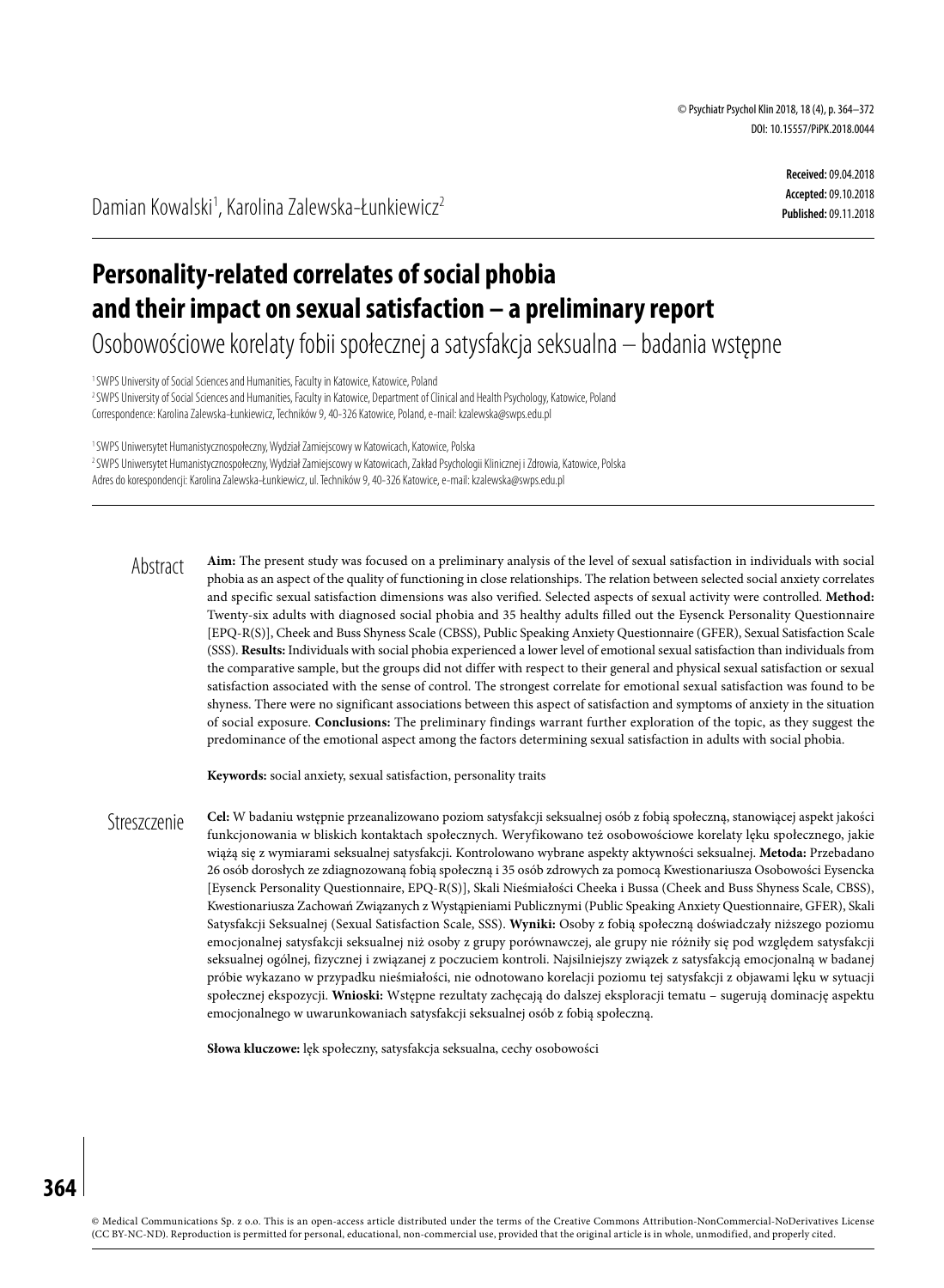# **INTRODUCTION**

Social anxiety is a common experience, as it enables<br>
one to undergo socialisation (Herbert et al., 2010;<br>
Leary and Kowalski, 1995). When the severity of<br>
social anxiety and the avoidance strategy influences the ocial anxiety is a common experience, as it enables one to undergo socialisation (Herbert et al., 2010; Leary and Kowalski, 1995). When the severity of functioning of an individual and causes their suffering, it becomes a notion in the field of psychopathology – social phobia (SP) (Landowski and Cubała, 2012; Miller, 2010; Rabe-Jabłońska, 2002).

A review of studies (Bienvenu et al., 2007; Chavira, 2000; Heiser et al., 2003; Kotov et al., 2010; Spinhoven et al., 2013) indicates the following personality-related factors associated with SP: fear of social exposure, low level of extraversion and increased level of introversion, high level of neuroticism, shyness and related behavioural inhibition. The clinical picture of SP involves focusing on one's disadvantages, behaviour and emotions, significant anxiety-related tension (from discomfort to panic attacks) in specific social situations such as being in the centre of attention, group exposure (Dzwonkowska, 2009; Hinrichsen and Clark, 2003). Because the onset of SP usually occurs at the ages of 15 to 16 (Landowski and Cubała, 2012; Poag, 2007), it probably reduces young people's ability to experiment in building peer relationships, including male-female relationships, and inhibits the development of intimate relationships at later stages (Porter and Chambless, 2017), delays the age of sexual initiation (Araszkiewicz and Krzemińska, 2003), and lowers the sense of bond during sexual intercourse (Kashdan et al., 2011), thus reducing the level of sexual satisfaction. According to Davis et al. (2006), there are three components of sexual satisfaction (SS): physical (PSS) – the evaluation of sexual experience in a relationship, sexual skills and the fulfilment of sexual needs; emotional (ESS) – the feelings towards one's partner, emotions regarding sex and one's partner's behaviour; and resulting from the sense of control (CSS) – the influence on how, when and whether a sexual intercourse will take place. The existing research (Bodinger et al., 2002; Figueira et al., 2001; Rodebaugh, 2009; Tignol et al., 2001) on the sexuality of SP sufferers also reveals their problems concerning physical sexual dysfunctions. However, there are studies indicating that the psychological functioning of SP sufferers among their friends, relatives, etc. may be completely different, without necessarily entailing a high anxiety level (Landowski and Cubała, 2012; Poag, 2007; Rybakowski, 2011).

The aim of this exploratory research was to answer the following questions: In the context of an intimate relationship, which represents a specific type of social exposure, is there a difference between individuals with SP and without SP in terms of their experienced level of sexual satisfaction? Which of the correlates of social anxiety are associated with the level of sexual satisfaction in its various dimensions?

## **WPROWADZENIE**

 $\begin{minipage}{0.9\linewidth} \begin{minipage}{0.9\linewidth} \begin{tabular}{l} oświadczanie lęku społecznego jest zjawiskiem po-  
et al., 2010; Leary i Kowalski, 1995). Kiedy jed-  
nak nasilenie leku społecznego i strategii unikania wpływ$ wszechnym, służy procesowi socjalizacji (Herbert *et al.*, 2010; Leary i Kowalski, 1995). Kiedy jednak nasilenie lęku społecznego i strategii unikania wpływa na funkcjonowanie człowieka, wywołując cierpienie, rozpatruje się go w kategoriach psychopatologii – fobii społecznej (FS) (Landowski i Cubała, 2012; Miller, 2010; Rabe- -Jabłońska, 2002).

Przegląd badań (Bienvenu *et al.*, 2007; Chavira, 2000; Heiser *et al.*, 2003; Kotov *et al.*, 2010; Spinhoven *et al.*, 2013) pozwala wyodrębnić główne zmienne osobowościowe współwystępujące z FS: lęk przed społeczną ekspozycją, niski poziom ekstrawersji i podwyższony introwersji, wysoki poziom neurotyczności i nieśmiałości oraz wiążące się z nią zahamowanie zachowania. Obraz kliniczny FS obejmuje koncentrację na własnych wadach, zachowaniach i uczuciach oraz występowanie znacznego napięcia lękowego (od uczucia dyskomfortu do napadu paniki) w określonych sytuacjach ekspozycji społecznej, takich jak bycie w centrum uwagi, wystąpienia w grupie (Dzwonkowska, 2009; Hinrichsen i Clark, 2003). Początek FS przypada średnio na wiek 15–16 lat (Landowski i Cubała, 2012; Poag, 2007), dlatego może ona ograniczać osobom w wieku młodzieńczym eksperymentowanie w budowaniu relacji rówieśniczych, w tym damsko-męskich, i następnie hamować w nawiązywaniu kontaktów intymnych (Porter i Chambless, 2017), opóźniać inicjację seksualną (Araszkiewicz i Krzemińska, 2003), wpływać na obniżenie przyjemności i poczucia więzi w kontaktach seksualnych (Kashdan *et al.*, 2011), czyli obniżać poziom satysfakcji seksualnej. Według Davis i wsp. (2006) satysfakcję seksualną (SS) budują trzy komponenty: satysfakcja fizyczna (SSF) – ocena jakości doświadczeń seksualnych w związku, umiejętności oraz realizacji potrzeb seksualnych; satysfakcja emocjonalna (SSE) – uczucia wobec partnera i odczucia względem seksu oraz zachowań partnera; satysfakcja wynikająca z poczucia kontroli (SSK) – wpływ na to, jak i kiedy oraz czy w ogóle dojdzie do kontaktu seksualnego. Przegląd dotychczasowych badań nad seksualnością osób z FS (Bodinger *et al.*, 2002; Figueira *et al.*, 2001; Rodebaugh, 2009; Tignol *et al.*, 2001) z jednej strony ukazuje także występowanie u nich dysfunkcji seksualnych na poziomie fizycznym. Z drugiej strony istnieją doniesienia, że funkcjonowanie osób z FS w otoczeniu bliskich im osób może być pozbawione wysokiego poziomu lęku i dawać poczucie satysfakcji (Landowski i Cubała, 2012; Poag, 2007; Rybakowski, 2011).

Dlatego celem niniejszego badania o charakterze eksploracyjnym była próba odpowiedzi na pytania: Czy w kontekście relacji intymnej, będącej specyficznym rodzajem społecznej ekspozycji, osoby z fobią społeczną będą różniły się od osób bez FS pod względem przeżywanego poziomu satysfakcji seksualnej? Które z osobowościowych korelatów lęku społecznego wiążą się z poziomem satysfakcji seksualnej w jej różnych wymiarach?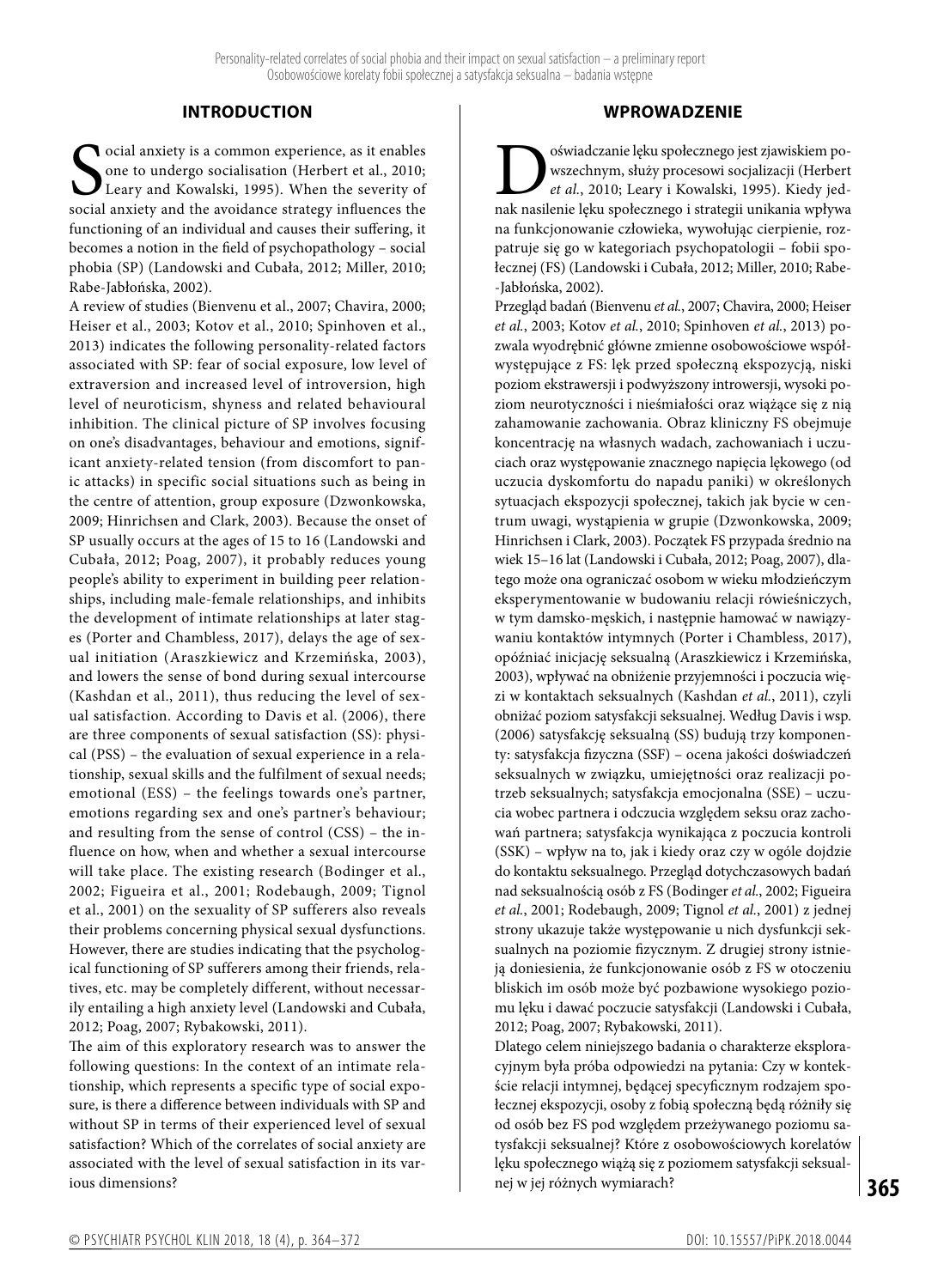## **MATERIAL AND METHODS**

The study involved a total of 61 adult participants who were introduced to the procedure approved by the Research Ethics Committee at the SWPS University of Social Sciences and Humanities, Faculty in Katowice, and consented to participate in the study on a voluntary basis.

The clinical group (1) consisted of 13 women and 13 men with SP (F40.1, according to ICD-10, 2008) diagnosed by a medical practitioner. The mean age was 31.76 years (standard deviation, *SD =* 6.78). The majority of subjects had completed university education (46.2%); most of them were single (57.7%). These participants were treated in outpatient psychiatric or psychotherapeutic facilities in the Silesian and Mazovian voivodships.

The comparative group (2) consisted of 17 women and 18 men without diagnosed SP, with a mean age of 30.31 years (*SD =* 8.15). The majority of respondents declared a completed university education (51.4%); most of them were single (54.3%). The differences between groups in sociodemographics were not significant (Tab. 1).

The study was based on the following questionnaires with satisfactory psychometric properties:

• The Eysenck Personality Questionnaire [EPQ-R(S)] (Eysenck and Eysenck, 2006; adaptated by Jaworowska,

# **MATERIAŁ I METODA**

W badaniu wzięło udział 61 dorosłych osób, które zostały zapoznane z procedurą badania zaaprobowaną przez Komisję Etyczną Wydziału Zamiejscowego w Katowicach Uniwersytetu SWPS i wyraziły dobrowolną zgodę na uczestnictwo.

Grupę kliniczną (1) stanowiło 13 kobiet i 13 mężczyzn z diagnozą fobii społecznej FS (F40.1, wg ICD-10, 2008), postawioną przez lekarza. Średnia wieku to 31,76 roku (odchylenie standardowe, *standard deviation*, *SD =* 6,78). Dominowały osoby z wykształceniem wyższym (46,2%) oraz single (57,7%). Badani ci pozostawali pod ambulatoryjną opieką psychiatryczną lub psychoterapeutyczną na terenie województw śląskiego i mazowieckiego.

Grupę porównawczą (2) stanowiło 35 osób – 17 kobiet i 18 mężczyzn bez diagnozy FS, o średniej wieku 30,31 roku (*SD =* 8,15). Dominowały osoby z wykształceniem wyższym (51,4%) oraz single (54,3%). Grupy nie różniły się istotnie pod względem charakterystyk socjodemograficznych (tab. 1).

W badaniu zastosowano narzędzia o satysfakcjonujących właściwościach psychometrycznych:

• Kwestionariusz Osobowości Eysencka [Eysenck Personality Questionnaire, EPQ-R(S)] (Eysenck i Eysenck, 2006; adapt. pol. Jaworowska, 2011)

| Respondents' particulars<br>Metryczka |                                                                                                                                      |                                     | Group<br>Grupa |                                   |      |                                       |      |
|---------------------------------------|--------------------------------------------------------------------------------------------------------------------------------------|-------------------------------------|----------------|-----------------------------------|------|---------------------------------------|------|
|                                       |                                                                                                                                      | $1(n=26)$<br>Kliniczna ( $n = 26$ ) |                | $2(n=35)$<br>Porównawcza (n = 35) |      | Total $(N = 61)$<br>Ogółem $(N = 61)$ |      |
|                                       |                                                                                                                                      | $\mathbf n$                         | %              | $\mathbf n$                       | %    | $\mathbf n$                           | %    |
| Sex*                                  | Women<br>Kobiety                                                                                                                     | 13                                  | 50             | 17                                | 48.6 | 30                                    | 49.2 |
| Płeć*                                 | Men<br>Mężczyźni                                                                                                                     | 13                                  | 50             | 18                                | 51.4 | 31                                    | 50.8 |
|                                       | University education<br>Wyższe                                                                                                       | 12                                  | 46.2           | 16                                | 45.7 | 28                                    | 45.9 |
| Education**<br>Wykształcenie**        | Secondary education<br>Średnie                                                                                                       | 8                                   | 30.8           | 18                                | 51.4 | 26                                    | 42.9 |
|                                       | <b>Vocational education</b><br>Zawodowe                                                                                              | 6                                   | 23.1           | $\mathbf{1}$                      | 2.9  | 7                                     | 11.4 |
|                                       | $18 - 29$                                                                                                                            | 12                                  | 46.2           | 16                                | 45.7 | 28                                    | 45.9 |
|                                       | $30 - 39$                                                                                                                            | 9                                   | 34.6           | 13                                | 37.1 | 22                                    | 36.1 |
| $\mathsf{Age^{***}}$<br>$Wick***$     | $40 - 49$                                                                                                                            | 4                                   | 15.4           | 5                                 | 14.3 | 9                                     | 14.7 |
|                                       | Above 50<br>Powyżej 50                                                                                                               | $\mathbf{1}$                        | 3.8            | $\mathbf{1}$                      | 2.9  | 2                                     | 3.2  |
| Relationship****                      | In a relationship<br>W związku                                                                                                       | 11                                  | 42.3           | 16                                | 45.7 | 27                                    | 44.2 |
| Status związku****                    | Single<br>Samotna/samotny                                                                                                            | 15                                  | 57.7           | 19                                | 54.3 | 34                                    | 55.7 |
|                                       | * $x^2 = 0.12$ ; $p = 0.912$ ; ** $x^2 = 6.809$ ; $p = 0.033$ ; *** $x^2 = 0.084$ ; $p = 0.994$ ; **** $x^2 = 0.070$ ; $p = 0.791$ . |                                     |                |                                   |      |                                       |      |

*Tab. 1. Sociodemographic characteristics of the analysed groups: 1) individuals diagnosed with SP (*n *= 26) and 2) healthy individuals (*n *= 35)*

**366** *Tab. 1. Charakterystyki socjodemograficzne badanych grup: 1) osób z fobią społeczną (*n *= 26) i 2) osób zdrowych (*n *= 35)*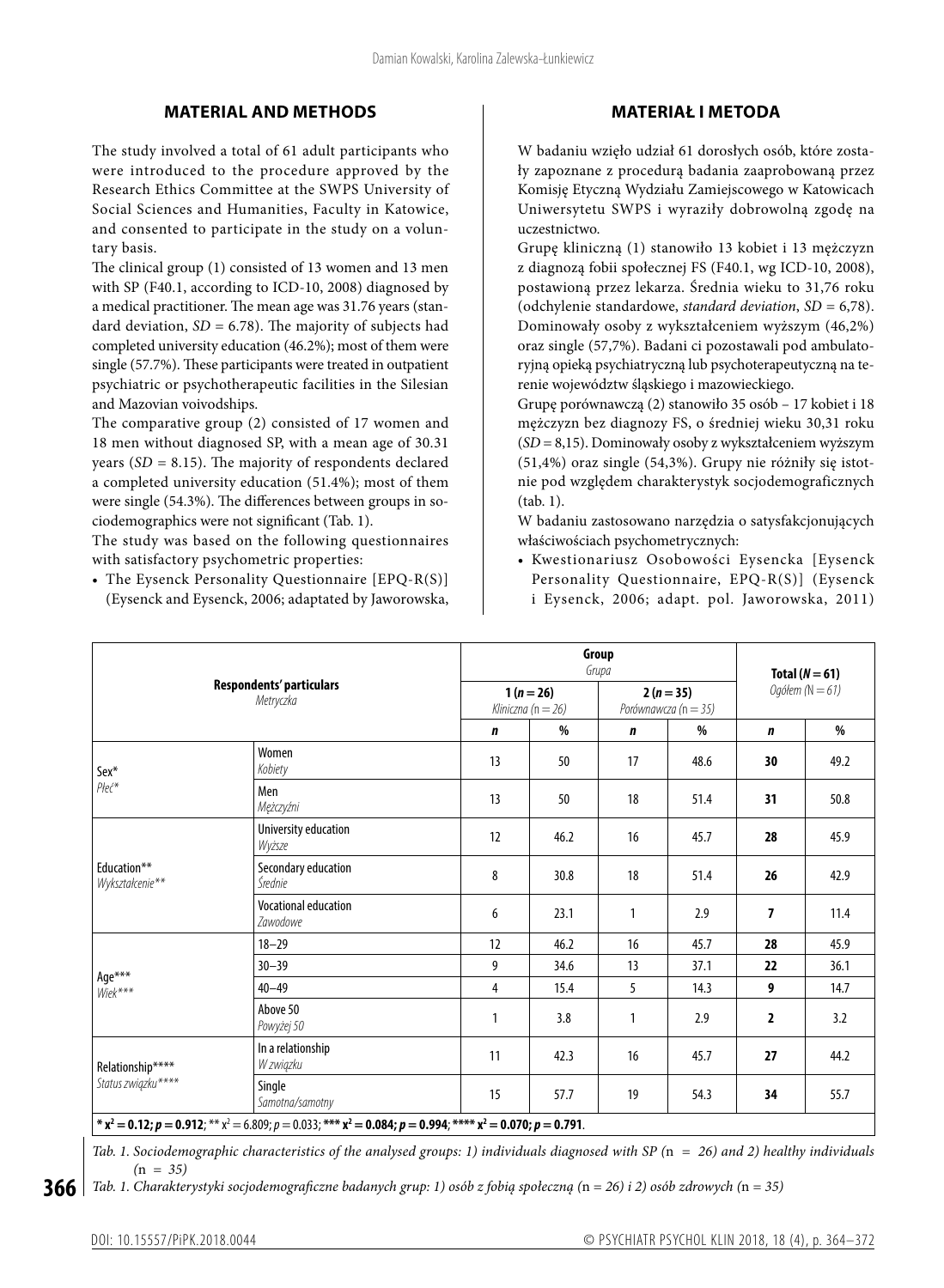2011) to calculate the levels of extraversion and neuroticism (Cronbach's α coefficient ranging between 0.78 and 0.88) (Jaworowska, 2011);

- • The Cheek and Buss Shyness Scale (CBSS) (Cheek and Buss, 1981; adapted by Dzwonkowska, 2009) to assess one factor: shyness (Cronbach's  $\alpha = 0.87$ );
- • The Public Speaking Anxiety Questionnaire (GFER) (Spitznagel, Schmidt-Atzert, Schlutt, 1995; adapted by Chodkiewicz and Miniszewska, 2015) to evaluate the participants' feelings during their public performance in terms of two factors: emotional and physiological reactions (Cronbach's  $\alpha = 0.90$ ), and worrying (Cronbach's  $\alpha = 0.71$ );

do pomiaru ekstrawersji (E) i neurotyczności (N) (α Cronbacha dla E i N waha się w granicach 0,78–0,88) (Jaworowska, 2011);

- • Skalę Nieśmiałości Cheeka i Bussa (Cheek and Buss Shyness Scale, CBSS) (Check i Buss, 1981; adapt. pol. Dzwonkowska, 2009) do badania poziomu nieśmiałości jednowymiarowo (α Cronbacha = 0,87);
- • Kwestionariusz Zachowań Związanych z Wystąpieniami Publicznymi (Public Speaking Anxiety Questionnaire, GFER) (Spitznagel, Schmidt-Atzert, Schlutt, 1995; adapt. pol. Chodkiewicz i Miniszewska, 2015) do pomiaru dwóch czynników: reakcje emocjonalne i fizjologiczne oraz zamartwianie się (α Cronbacha odpowiednio 0,90 i 0,71);

| <b>Variables</b><br>Zmienne                                     |                                                                                                  | Group<br>Grupa | Mean<br>Średnia | SD<br>SD | Min<br>Min.    | Max<br>Maks. | <b>Skewness</b><br>Skośność | <b>Kurtosis</b><br>Kurtoza | U<br>U | p<br>D |
|-----------------------------------------------------------------|--------------------------------------------------------------------------------------------------|----------------|-----------------|----------|----------------|--------------|-----------------------------|----------------------------|--------|--------|
|                                                                 | Neuroticism<br>Neurotyczność                                                                     | 1              | 10.52           | 1.80     | 6              | 12           | $-1,69$                     | 1,93                       | 139.50 | 0.000  |
|                                                                 |                                                                                                  | $\overline{2}$ | 5.48            | 4.25     | $\mathbf 0$    | 12           | 1,93                        | $-1,49$                    |        |        |
|                                                                 | <b>Extraversion</b><br>Ekstrawersja                                                              | 1              | 2.76            | 3.15     | 0              | 12           | 0,18                        | 2,44                       | 169.50 | 0.000  |
|                                                                 |                                                                                                  | $\overline{2}$ | 7.00            | 3.94     | 0              | 12           | $-1,49$                     | $-1,29$                    |        |        |
| Correlates of social anxiety<br>Wyznaczniki lęku<br>społecznego | <b>Shyness</b><br>Nieśmiałość                                                                    | $\mathbf{1}$   | 34.07           | 7.24     | 16             | 44           | 1,67                        | $-0,11$                    | 127.50 | 0.000  |
|                                                                 |                                                                                                  | $\overline{2}$ | 22.85           | 7.02     | 11             | 34           | 2,44                        | $-1.35$                    |        |        |
|                                                                 | General fear of public<br>speaking<br>Ogólny lęk przed wystą-<br>pieniami publicznymi            | $\mathbf{1}$   | 28.80           | 4.83     | 18             | 35           | $-0,08$                     | $-0.61$                    | 215.00 | 0.001  |
|                                                                 |                                                                                                  | 2              | 22.68           | 6.93     | 10             | 35           | $-1,29$                     | $-0.92$                    |        |        |
|                                                                 | <b>Emotional and</b><br>physiological reactions<br>Reakcje emocjonalne<br><i>i</i> fizjologiczne | 1              | 20.80           | 2.84     | 15             | 24           | $-0.54$                     | $-1.02$                    | 210.00 | 0.001  |
|                                                                 |                                                                                                  | $\overline{2}$ | 16.51           | 4.90     | $\overline{7}$ | 24           | $-0.17$                     | $-0.87$                    |        |        |
|                                                                 | Worrying<br>Zamartwianie się                                                                     | $\mathbf{1}$   | 8.08            | 2.41     | $\overline{4}$ | 12           | $-0.14$                     | $-0.98$                    | 248.00 | 0.004  |
|                                                                 |                                                                                                  | $\overline{2}$ | 6.14            | 2.51     | $\overline{3}$ | 12           | 0.53                        | $-0.60$                    |        |        |
| Sexual activity<br>Aktywność seksualna                          | Number of sexual<br>partners<br>Liczba partnerów<br>seksualnych                                  | $\mathbf{1}$   | 4.22            | 6.02     | $\mathbf{1}$   | 30           | 4,06                        | 17,81                      | 272.50 | 0.116  |
|                                                                 |                                                                                                  | $\overline{2}$ | 7.33            | 8.34     | $\mathbf{1}$   | 38           | 2,17                        | 5,27                       |        |        |
|                                                                 | Age of sexual initiation<br>Wiek inicjacji seksualnej                                            | $\mathbf{1}$   | 21.27           | 4.15     | 15             | 29           | $-0.72$                     | $-1.16$                    | 217.00 | 0.012  |
|                                                                 |                                                                                                  | $\overline{2}$ | 18.36           | 2.59     | 13             | 24           | 0,07                        | 0,01                       |        |        |
| Sexual satisfaction<br>Satysfakcja seksualna                    | General<br>Ogólna                                                                                | 1              | 64.18           | 13.75    | 41             | 94           | 0,31                        | $-0.52$                    | 300.50 | 0.283  |
|                                                                 |                                                                                                  | $\overline{2}$ | 67.63           | 12.70    | 41             | 92           | $-0.17$                     | $-0.34$                    |        |        |
|                                                                 | Physical<br>Fizyczna                                                                             | 1              | 34.77           | 8.61     | 19             | 49           | $-0.08$                     | $-0.98$                    | 307.00 | 0.335  |
|                                                                 |                                                                                                  | $\overline{2}$ | 37.03           | 7.07     | 18             | 52           | $-0.28$                     | 0,82                       |        |        |
|                                                                 | Emotional<br>Emocjonalna                                                                         | 1              | 9.90            | 3.58     | $\overline{4}$ | 20           | 1.01                        | 1,61                       | 250.00 | 0.051  |
|                                                                 |                                                                                                  | $\overline{2}$ | 11.66           | 3.62     | $\overline{4}$ | 19           | $-0.13$                     | $-0.55$                    |        |        |
|                                                                 | With control<br>Związana z poczuciem<br>kontroli                                                 | $\mathbf{1}$   | 19.50           | 4.35     | 13             | 29           | 0,46                        | $-0.59$                    | 339.00 | 0.679  |
|                                                                 |                                                                                                  | 2              | 18.93           | 5.45     | 6              | 30           | 0,05                        | $-0.01$                    |        |        |
| $p \le 0.05$ .                                                  |                                                                                                  |                |                 |          |                |              |                             |                            |        |        |

*Tab. 2. Differences in the levels of sexual satisfaction, sexual activity and correlates of social anxiety in the study groups: 1) individuals diagnosed with SP* ( $n = 26$ ) *and 2*) *healthy individuals* ( $n = 35$ )

*Tab. 2. Różnice w poziomach satysfakcji seksualnej, aktywności seksualnej i wyznaczników lęku społecznego w badanych grupach: 1) osób z fobią społeczną (*n *= 26) i 2) osób zdrowych (*n *= 35)*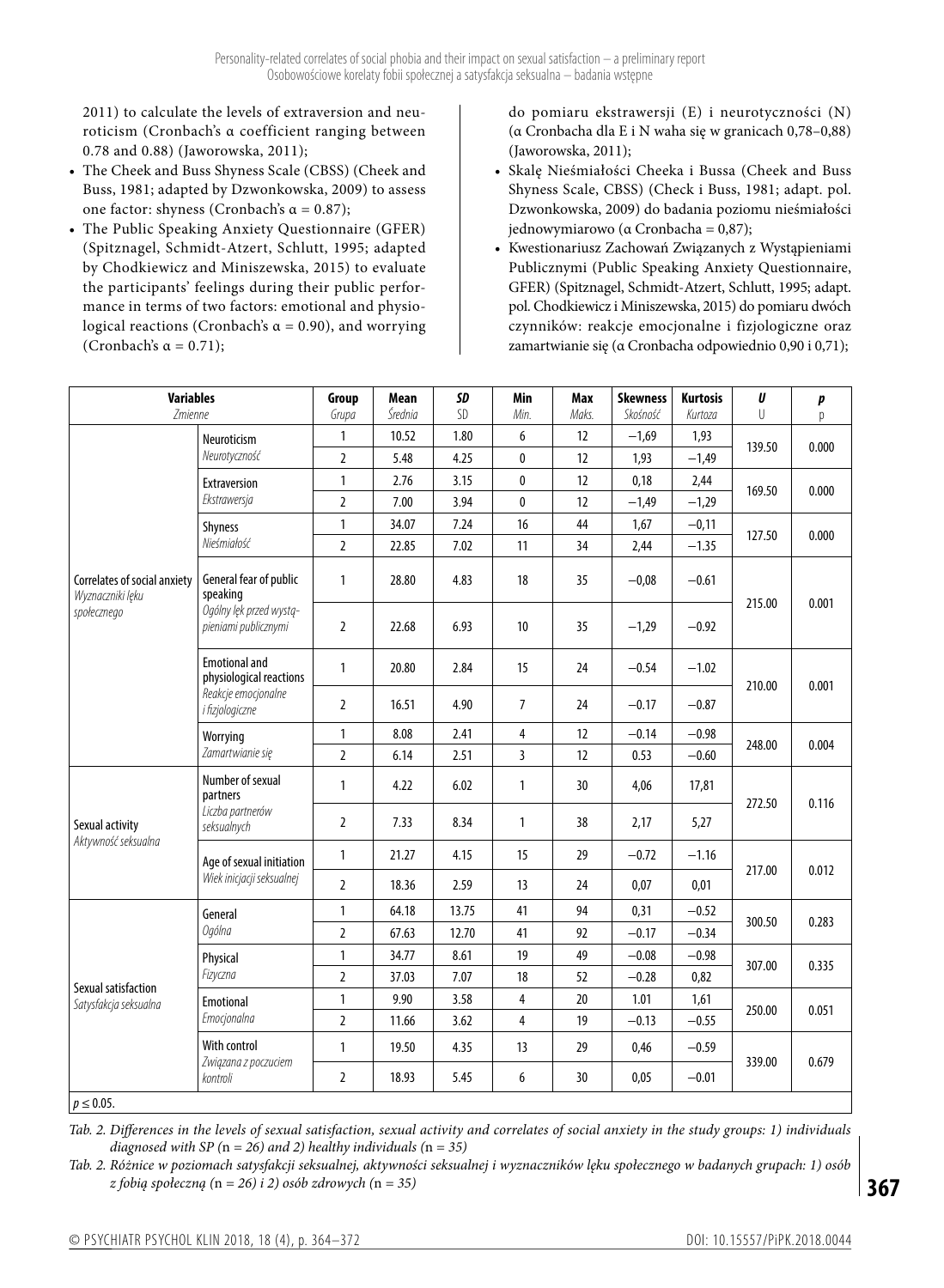- The Sexual Satisfaction Scale (SSS) (Davis et al., 2006) translated into Polish, to assess the level of SS on three scales concerning general sexual satisfaction (GSS): physical satisfaction (PSS) (Cronbach's α = 0.85), emotional satisfaction (ESS) (Cronbach's  $\alpha = 0.84$ ) and satisfaction associated with the sense of control (CSS) (Cronbach's  $\alpha$  = 0.75) (Czyżkowska et al., 2013).
- • Skalę Satysfakcji Seksualnej (Sexual Satisfaction Scale, SSS) (Davis *et al.*, 2006) w polskim tłumaczeniu dla określenia poziomu satysfakcji seksualnej na skalach satysfakcji seksualnej ogólnej (SSO), satysfakcji fizycznej (SSF) (α = 0,85), satysfakcji emocjonalnej (SSE) (α = 0,84) oraz satysfakcji związanej z poczuciem kontroli (SSK) (α = 0,75) (Czyżkowska *et al.*, 2013).

|                                                             |                                                                                        |                               | <b>Sexual satisfaction</b><br>Satysfakcja seksualna | <b>Sexual activity</b><br>Aktywność seksualna |                                 |                                                            |                                                             |                                                                           |
|-------------------------------------------------------------|----------------------------------------------------------------------------------------|-------------------------------|-----------------------------------------------------|-----------------------------------------------|---------------------------------|------------------------------------------------------------|-------------------------------------------------------------|---------------------------------------------------------------------------|
| <b>Factors of social anxiety</b><br>Zmienne                 |                                                                                        |                               | General<br>Ogólna                                   | Physical<br>Fizyczna                          | <b>Emotional</b><br>Emocjonalna | <b>With control</b><br>Związana<br>z poczuciem<br>kontroli | Age of sexual<br>initiation<br>Wiek inicjacji<br>seksualnej | <b>Number</b><br>of sexual<br>partners<br>Liczba partnerów<br>seksualnych |
|                                                             |                                                                                        |                               | rho                                                 |                                               |                                 |                                                            |                                                             |                                                                           |
| Мугпастікі Іеки społecznego<br>Correlates of social anxiety | Neuroticism<br>Neurotyczność                                                           | $\mathbf{1}$                  | $-0.25$                                             | $-0.11$                                       | $-0.40$<br>$(p = 0.65)$         | $-0.22$                                                    | $-0.06$                                                     | $-0.09$                                                                   |
|                                                             |                                                                                        | $\overline{\mathbf{2}}$       | $-0.36*$                                            | $-0.19$                                       | $-0.32$<br>$(p = 0.69)$         | $-0.33$<br>$(p = 0.54)$                                    | $0.34*$                                                     | $-0.24$                                                                   |
|                                                             |                                                                                        | Total<br>Ogółem               | $-0.30*$                                            | $-0.16$                                       | $-0.37**$                       | $-0.17$                                                    | $0.36***$                                                   | $-0.29*$                                                                  |
|                                                             |                                                                                        | 1                             | $0.57***$                                           | $0.52*$                                       | 0.36                            | 0.36                                                       | $-0.23$                                                     | 0.28                                                                      |
|                                                             | <b>Extraversion</b><br>Ekstrawersja                                                    | $\overline{2}$                | $0.34*$                                             | 0.21                                          | 0.29                            | 0.23                                                       | $-0.23$                                                     | 0.30                                                                      |
|                                                             |                                                                                        | Total<br><b>Ogółem</b>        | $0.44***$                                           | $0.34*$                                       | $0.42***$                       | 0.24                                                       | $-0.38**$                                                   | $0.35***$                                                                 |
|                                                             | <b>Shyness</b><br>Nieśmiałość                                                          | 1                             | $-0.52*$                                            | $-0.32$                                       | $-0.58*$                        | $-0.49*$                                                   | 0.32                                                        | $-0.04$                                                                   |
|                                                             |                                                                                        | $\overline{2}$                | $-0.27$                                             | $-0.14$                                       | $-0.31$                         | $-0.15$                                                    | $0.37*$                                                     | $-0.46***$                                                                |
|                                                             |                                                                                        | Total<br>Ogółem               | $-0.38**$                                           | $-0.26$<br>$(p = 0.050)$                      | $-0.48***$                      | $-0.17$                                                    | $0.42***$                                                   | $-0.39***$                                                                |
|                                                             |                                                                                        | $\mathbf{1}$                  | $-0.30$                                             | $-0.17$                                       | $-0.24$                         | $-0.36$                                                    | 0.08                                                        | 0.02                                                                      |
|                                                             | General fear of public speaking<br>Ogólny lęk przed wystąpieniami<br>publicznymi       | $\overline{2}$                | $-0.26$                                             | $-0.12$                                       | $-0.25$                         | $-0.27$                                                    | 0.22                                                        | $-0.28$                                                                   |
|                                                             |                                                                                        | <b>Total</b><br><b>Ogółem</b> | $-0.30*$                                            | $-0.19$                                       | $-0.28*$                        | $-0.23$                                                    | 0.24                                                        | $-0.25$<br>$(p = 0.059)$                                                  |
|                                                             | <b>Emotional and physiological</b><br>reactions<br>Reakcje emocjonalne i fizjologiczne | $\mathbf{1}$                  | $-0.26$                                             | $-0.24$                                       | $-0.17$                         | $-0.20$                                                    | 0.02                                                        | 0.10                                                                      |
|                                                             |                                                                                        | $\overline{2}$                | $-0.21$                                             | $-0.11$                                       | $-0.20$                         | $-0.20$                                                    | 0.21                                                        | $-0.25$                                                                   |
|                                                             |                                                                                        | Total<br><b>Ogółem</b>        | $-0.25$<br>$(p = 0.063)$                            | $-0.19$                                       | $-0.25$<br>$(p = 0.063)$        | $-0.13$                                                    | 0.22                                                        | $-0.24$                                                                   |
|                                                             |                                                                                        | $\mathbf{1}$                  | $-0.27$                                             | $-0.05$                                       | $-0.21$                         | $-0.44*$                                                   | 0.23                                                        | $-0.03$                                                                   |
|                                                             | Worrying<br>Zamartwianie się                                                           | $\overline{2}$                | $-0.29$                                             | $-0.14$                                       | $-0.27$                         | $-0.32$<br>$(p = 0.066)$                                   | 0.21                                                        | $-0.29$                                                                   |
|                                                             |                                                                                        | Total<br><b>Ogółem</b>        | $-0.33*$                                            | $-0.17$                                       | $-0.29*$                        | $-0.33*$                                                   | $0.30*$                                                     | $-0.26$<br>$(p = 0.051)$                                                  |
| <b>Sexual activity</b><br>Aktywność seksualna               | Age of sexual initiation<br>Wiek inicjacji seksualnej                                  | $\mathbf{1}$                  | $-0.25$                                             | $-0.12$                                       | $-0.19$                         | $-0.31$                                                    |                                                             |                                                                           |
|                                                             |                                                                                        | $\overline{2}$                | 0.01                                                | 0.01                                          | $-0.02$                         | 0.02                                                       |                                                             |                                                                           |
|                                                             |                                                                                        | Total<br><b>Ogółem</b>        | $-0.13$                                             | 0.03                                          | $-0.16$                         | 0.09                                                       |                                                             |                                                                           |
|                                                             |                                                                                        | $\mathbf{1}$                  | $-0.03$                                             | $-0.06$                                       | 0.04                            | $-0.06$                                                    |                                                             |                                                                           |
|                                                             | Number of sexual partners<br>Liczba partnerów seksualnych                              | $\overline{2}$                | 0.02                                                | $-0.07$                                       | 0.25                            | $-0.13$                                                    |                                                             |                                                                           |
|                                                             |                                                                                        | Total<br><b>Ogółem</b>        | 0.06                                                | 0.01                                          | 0.24<br>$(p = 0.069)$           | $-0.09$                                                    |                                                             |                                                                           |
|                                                             | * $p < 0.05$ ; ** $p < 0.01$ ; *** $p < 0.001$ .                                       |                               |                                                     |                                               |                                 |                                                            |                                                             |                                                                           |

*Tab. 3. Correlations between sexual satisfaction and correlates of social anxiety and sexual activity in the groups: 1) individuals with SP (*n *= 26); 2) healthy individuals (*n *= 35) and all participants of the study (*N *= 61)*

*Tab. 3. Korelacje między satysfakcją seksualną a wyznacznikami lęku społecznego i aktywnością seksualną w grupach: 1) osób z fobią społeczną (*n *= 26) i 2) osób zdrowych (*n *= 35) oraz u badanych ogółem (*N *= 61)*

**368**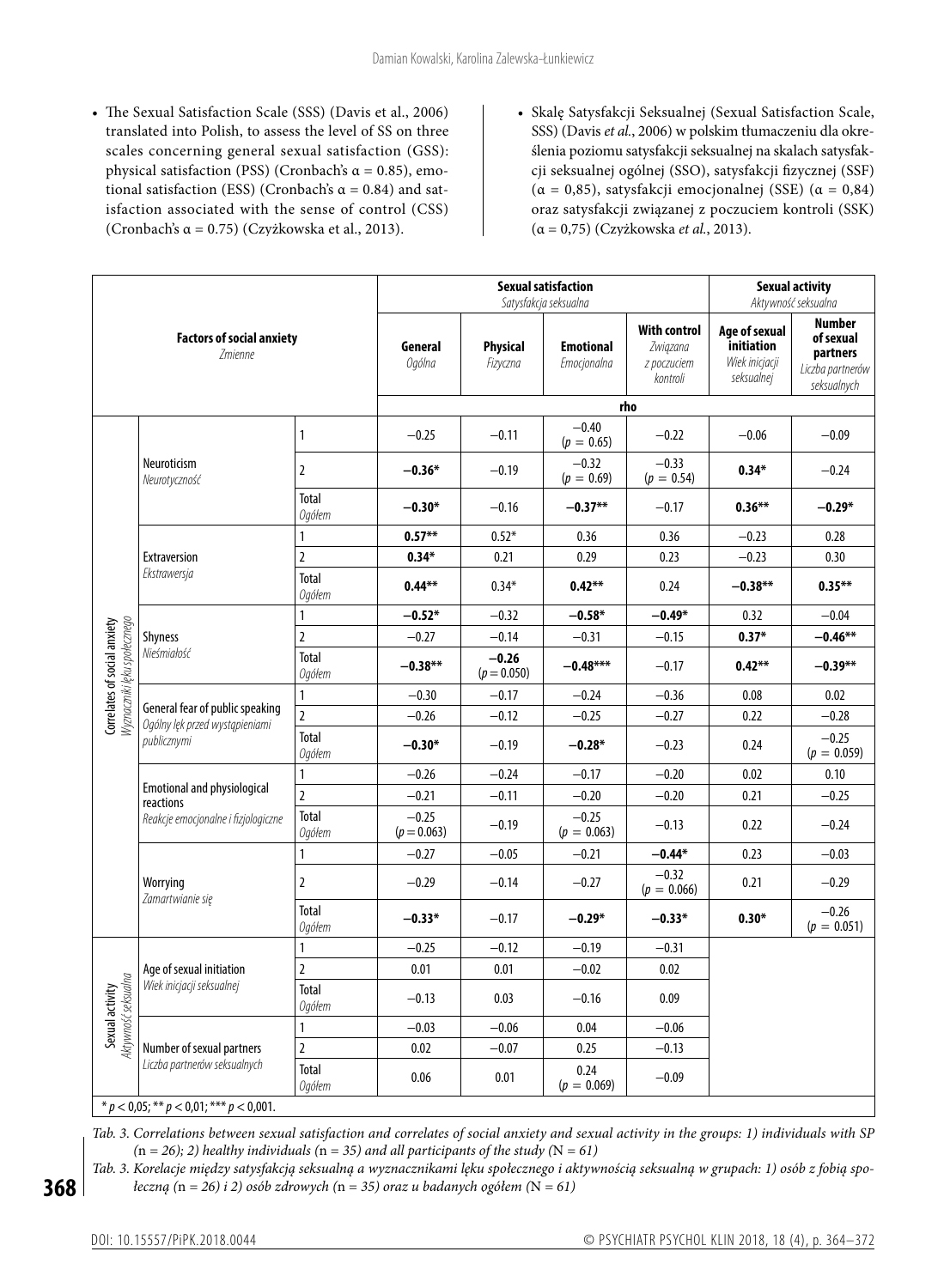# **RESULTS**

IBM SPSS Statistics ver. 24 was used for statistical analyses based on non-parametric tests with a minimum threshold of statistical significance set at *p <* 0.05.

Intergroup comparisons (Tab. 2) indicated a significantly lower level of all correlates of social anxiety and a lower level of ESS  $(p = 0.051)$  in the group of SP sufferers; there were no significant differences concerning the remaining GSS variables. It was observed that with respect to sexual activity SP sufferers has their sexual initiation significantly later in life than individuals without this phobia (*p =* 0.012). The presence of a romantic partnership did not moderate the GSS levels in either group of participants, as the results of ANOVA showed:  $F(1,51) = 0.034$ ;  $p = 0.854$ .

Stronger correlations regarding the selected personality-related determinants of social anxiety were observed in the group with SP: positive for extraversion and the levels of GSS ( $p < 0.01$ ) and PSS ( $p < 0.05$ ); negative for shyness and GSS and ESS ( $p < 0.05$ ); and positive for worrying as a component of public speaking anxiety and CSS (*p <* 0.05). No significant relationships were revealed between SS and sexual activity aspects (Tab. 3).

# **DISCUSSION AND CONCLUSIONS**

Assuming that social anxiety disorder may be perceived as a certain combination of personality-related correlates (Bienvenu et al., 2007; Chavira, 2000; Heiser et al., 2003; Spinhoven et al., 2013), the subjects in the clinical group were found to be significantly more shy and neurotic, and they declared a higher level of symptoms of public speaking anxiety and a significantly lower level of extraversion compared to the group of healthy people. These findings allowed further steps in the analysis of SS determinants in the study groups.

A statistically lower level of ESS was demonstrated in the studied group of SP sufferers than in the comparative group, which is consistent with previous research which showed that social anxiety was negatively correlated with pleasure and feelings associated with sexual activity (Kashdan et al., 2011; Sparrevohn and Rapee, 2009). However, contrary to the expectations based on the specialist literature (e.g. Figueira et al., 2001), neither GSS nor other components (PSS, CSS) were at a lower level in the group of SP sufferers than in the control group.

This preliminary analysis indicated a possibility of associations between specific personality-related determinants of social anxiety and GSS components. A negative correlation was observed between neuroticism and GSS (in the SP group and in the group of all study participants) and ESS (in the group of all participants), similarly to previous research (Daspe et al., 2015; Fisher and McNulty, 2008) where neuroticism was a predictor of lower levels of marital and sexual satisfaction. Since neuroticism is related to the predisposition to experience intensive

## **WYNIKI**

Analizy statystyczne przeprowadzono z użyciem pakietu IBM SPSS 24, uwzględniając testy nieparametryczne i poziom istotności statystycznej *p <* 0,05.

Porównania międzygrupowe (tab. 2) wskazały na istotne różnice w zakresie wszystkich wyznaczników lęku społecznego, niższy poziom SSE (*p =* 0,051) w grupie osób z FS niż w grupie porównawczej, ale brak różnic w poziomie SSO i jej pozostałych komponentów. Pod względem aktywności seksualnej osoby z FS istotnie później niż osoby bez fobii przechodziły inicjację seksualną (*p =* 0,012).

Stan bycia w związku partnerskim nie moderował wyników SSO w obu grupach badanych, o czym mówią wyniki ANOVA *F*(1,51) = 0,034; *p =* 0,854.

Wśród wyznaczników lęku społecznego w grupie osób z FS wyraźniejsze związki zarejestrowano między ekstrawersją a SSO (*p <* 0,01) i SSF (*p <* 0,05) o kierunku dodatnim, zaś o kierunku ujemnym – między nieśmiałością a SSO i SSE (*p <* 0,05), a także zamartwianiem się w sytuacji ekspozycji społecznej a SSK (*p <* 0,05). Nie zaobserwowano związków wieku inicjacji seksualnej i liczby partnerów seksualnych z poziomami SS u badanych grup (tab. 3).

# **OMÓWIENIE WYNIKÓW I WNIOSKI**

Zgodnie z założeniami, że na zaburzenie lęku społecznego można spojrzeć jako na pewien zespół korelatów osobowościowych (Bienvenu *et al.*, 2007; Chavira, 2000; Heiser *et al.*, 2003; Spinhoven *et al.*, 2013), badani w grupie klinicznej okazali się istotnie bardziej nieśmiali, neurotyczni, przejawiali istotnie wyższy poziom objawów lęku przed wystąpieniami publicznymi, jak również niższy poziom ekstrawersji w porównaniu z grupą osób bez FS. Pozwoliło to na dalsze analizy uwarunkowań SS w badanych grupach.

**369** skupiając się na negatywnych aspektach relacji seksualnej, Stwierdzono istotnie niższy poziom SSE w badanej grupie osób z FS niż w grupie porównawczej, co odzwierciedliło doniesienia, że lęk społeczny negatywnie koreluje z przyjemnością i uczuciami związanymi z kontaktami seksualnymi (Kashdan *et al.*, 2011; Sparrevohn i Rapee, 2009). Jednocześnie, wbrew oczekiwaniom opartym na danych literaturowych (np. Figueira *et al.*, 2001), nie ujawnił się niższy poziom SSO ani pozostałych jej komponentów (SSF, SSK) w grupie osób z FS w porównaniu z osobami bez FS. Niniejsza wstępna analiza wskazała na możliwość istnienia związków poszczególnych osobowościowych korelatów lęku społecznego z wymiarami SSO. Neurotyczność ujemnie korelowała z SSO (w grupie osób bez FS i wszystkich badanych) i SSE (u wszystkich badanych), podobnie jak we wcześniejszych badaniach (Daspe *et al.*, 2015; Fisher i McNulty, 2008), gdzie cecha ta okazała się predyktorem niższego poziomu satysfakcji małżeńskiej oraz satysfakcji seksualnej. Ponieważ neurotyczność wiąże się z predyspozycją do ujawniania intensywnego afektu negatywnego (Verduyn i Brans, 2012), możliwe, że osoby z FS,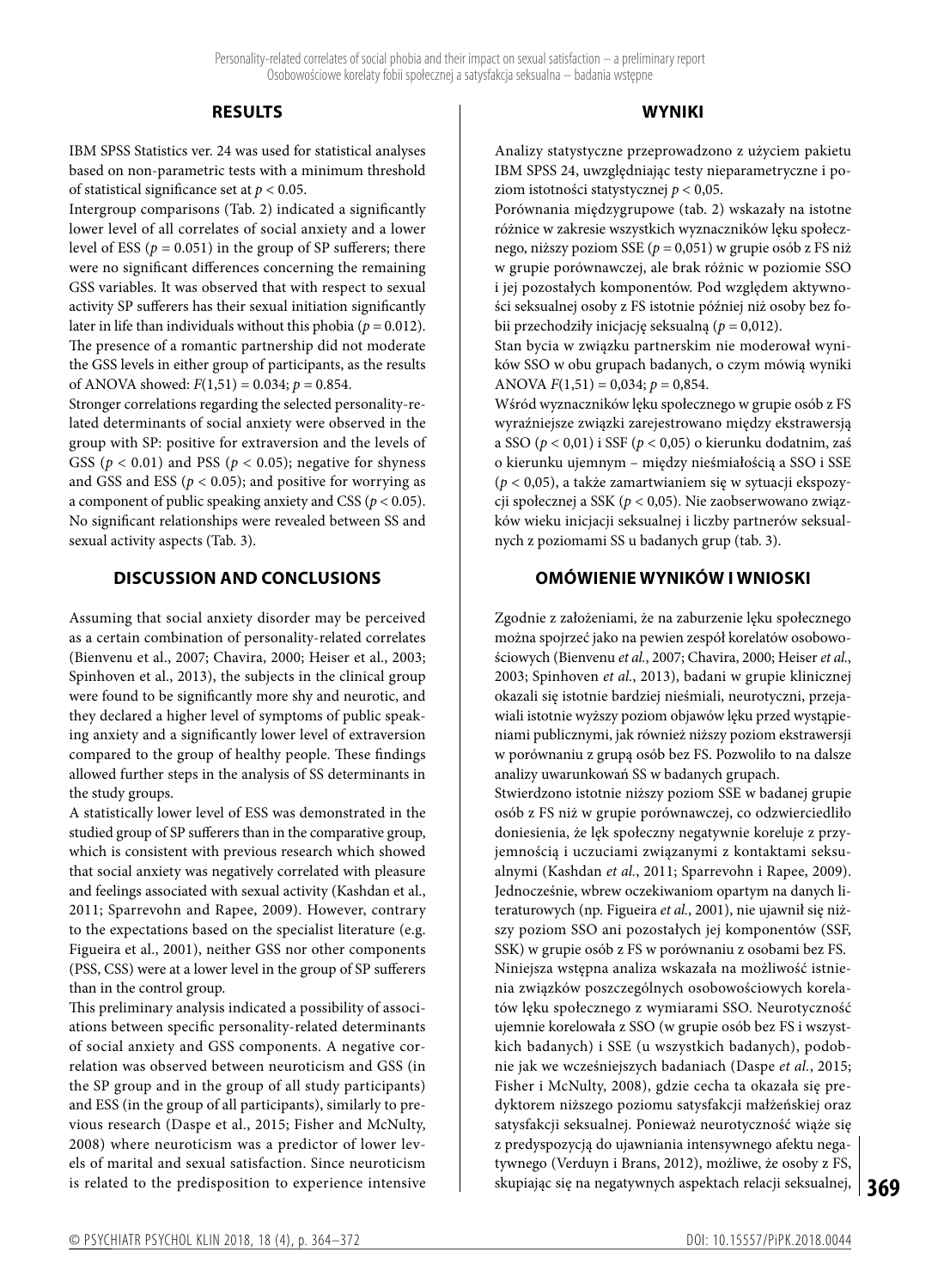negative affect (Verduyn and Brans, 2012), individuals with SP, by focusing on the negative aspects of their sexual relation, reduce the scope of their relational exchange, which lowers the sense of bond with their partner. As shown previously (Strauss et al., 2017) SP is related to the avoidant or fearful attachment style, and these styles constitute the predictors for lowered ESS (Davis et al., 2006).

A higher level of extraversion was accompanied by a higher level of GSS (in all groups), PSS (in the SP group and in the group of all participants) and ESS (in the group of all participants). The finding is probably an expression of a stronger sexual desire and a greater number of sexual experiences among extraverted people (see Costa et al., 1992), which – in this study – is reflected in the positive correlation of extraversion with the number of sexual partners and in the negative correlation with a later age of sexual initiation (in the group of all participants). Extraversion also determines the need of stimulation and low resistance to boredom (Saklofske et al., 2012), which may entail a more diversified sexual life. Since extraversion is a tendency to experience positive affect, and it is associated with effectiveness in interpersonal relationships (Jaworski et al., 2017; Verduyn and Brans, 2012), it may result in a more open and direct approach to communicating one's sexual needs to one's partner (Byers, 2005).

In the reported study shyness was found to be the most important correlate of GSS in the group of people with SP. Dzwonkowska (2009) claims that the full syndrome of shyness is a combination of social anxiety, conviction that one is shy and social behaviour inhibitions. Consequently, in tension-evoking interactions (sexual situations included) individuals with a higher level of shyness may cease to act and take less initiative during sexual intercourse, which increases their sense of isolation and feeling of incomplete bond. Shyness may also be a factor determining less effective expression of sexual needs and embarrassment associated with the subject of sex (Poole et al., 2017). In addition, shy individuals concentrate on their disadvantages and are afraid of negative reactions from other people (Dzwonkowska, 2009), which may contribute to the interpretation frame of the observed relationship between shyness and a lower sense of CSS in SP sufferers.

An inverse correlation between worrying as a component of public speaking anxiety and CSS was shown (in the SP group and in the group of all participants), suggesting that excessive anxiety related to one's presentation to the sexual partner leads to the inhibition of sexual initiative.

The reported study may suggest that among the personality traits of people with SP, shyness is the key factor determining the experiencing of sexual satisfaction. However, on account of strong intercorrelations of personality variables associated with social anxiety, it is difficult (also taking into account the sample size) to identify the main predictor. In addition, the results provide an impulse to verify the new hypothesis that even if the presence of SP delays the age of sexual initiation, in the situation of having a sexual

zawężają obszar relacyjnej wymiany, co obniża poczucie więzi z partnerem. Jak zresztą wykazano (Strauss *et al.*, 2017), FS wiąże się z unikającym lub lękowym stylem przywiązania, a te właśnie style stanowią predyktory obniżonej SSE (Davis *et al.*, 2006).

Wyższemu poziomowi ekstrawersji towarzyszył wyższy poziom SSO (w każdej z badanych grup), SSF (u osób z FS i badanych ogółem) i SSE (w grupie badanych ogółem). Prawdopodobnie jest to wyraz większego popędu seksualnego oraz większej liczby doświadczeń seksualnych u osób ekstrawertywnych (por. Costa *et al.*, 1992), co w niniejszym badaniu zostało odzwierciedlone w pozytywnej korelacji ekstrawersji z liczbą partnerów seksualnych oraz ujemnej zależności ekstrawersji z wiekiem inicjacji seksualnej (u badanych ogółem). Ekstrawersja warunkuje również potrzebę stymulacji i małą odporność na nudę (Saklofske *et al.*, 2012), wskutek czego może prowadzić do bardziej urozmaiconego życia seksualnego. Ponieważ ekstrawersja to tendencja do przeżywania pozytywnego afektu, związana ze skutecznością w relacjach interpersonalnych (Jaworski *et al.*, 2017; Verduyn i Brans, 2012), może współwystępować z SSE poprzez większą otwartość i bezpośredniość w komunikowaniu własnych potrzeb seksualnych partnerowi. Jakość komunikacji intymnej wiąże się z zadowoleniem z relacji i satysfakcją seksualną (Byers, 2005).

W opisanym badaniu nieśmiałość okazała się najbardziej znaczącym korelatem SSO przede wszystkim u osób z FS. Dzwonkowska (2009) podaje, że pełen syndrom nieśmiałości to połączenie lęku społecznego, przekonania o swojej nieśmiałości i zahamowania zachowań społecznych. Zatem w sytuacjach interakcji budzących napięcie (takich jak kontakty seksualne) osoby bardziej nieśmiałe mogą wstrzymywać działanie, podejmować mniej inicjatywy w akcie seksualnym z partnerem, wzmacniając tym samym poczucie swej izolacji, braku pełnej więzi. Z nieśmiałością i zawstydzeniem tematyką seksu może wiązać się też niższa skuteczność komunikowania potrzeb seksualnych i eksplorowania tego obszaru (Poole *et al.*, 2017). Zarówno osoby nieśmiałe, jak i z FS koncentrują się na swoich wadach i obawiają negatywnych reakcji ze strony innych (Dzwonkowska, 2009), co może wnosić ramę interpretacyjną również dla zaobserwowanego wbadaniu związku nieśmiałości z obniżonym poziomem SSK u osób z FS.

Zarejestrowano ujemny związek zamartwiania się (komponent lęku przed wystąpieniami publicznymi) z SSK (u osób z FS i badanych ogółem), co może sugerować, że nadmierny niepokój dotyczący zaprezentowania się partnerowi seksualnemu i koncentracja osób z FS na byciu ocenianymi prowadzą do zahamowania inicjatywy w aktywności seksualnej. Przeprowadzone badanie może sugerować, że wśród cech osobowości osób z FS kluczowa dla przeżywania SSO jest nieśmiałość, niemniej ze względu na silne interkorelacje zmiennych osobowościowych skojarzonych z lękiem społecznym trudno (również przy tej wielkości próby) o wyznaczenie głównego predyktora. Ponadto wyniki dają impuls, by weryfikować nową hipotezę, że nawet jeśli obecność FS opóźnia wiek podejmowania kontaktów seksualnych, to w sytuacji

**370**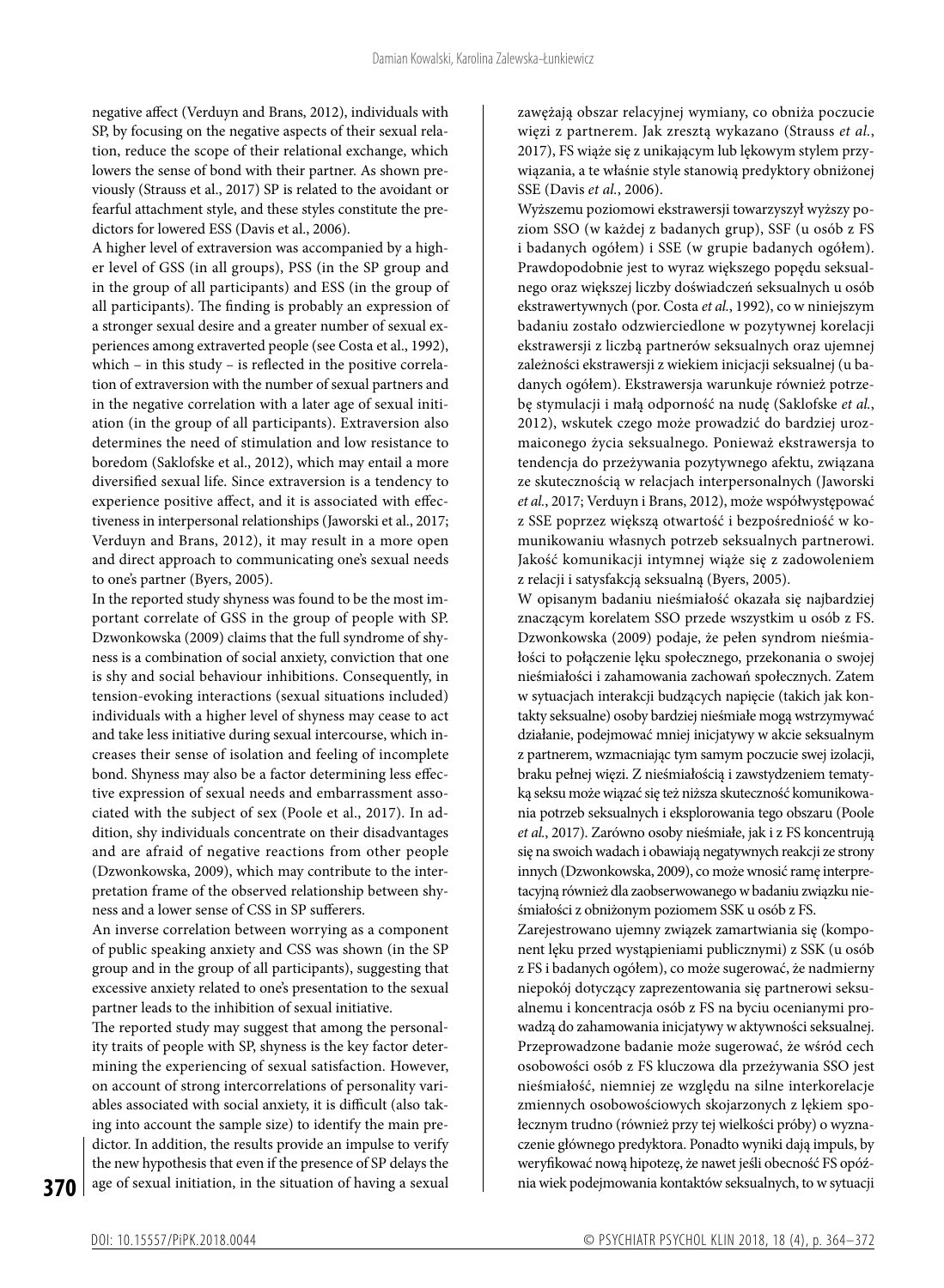partner SP sufferers may, in fact, experience sexual satisfaction in some of its dimensions similarly to people without a diagnosis of SP. The presence of more severe symptoms of anxiety regarding social exposure (public speaking) was not strongly related to the level of SS, which may support the claim that in close relationships individuals with SP may feel less tense (see Lewandowski and Cubała, 2012). The study results presented above warrant a more in-depth analysis conducted on larger samples. Further research in this field may bring conclusions that would be helpful in the design of therapeutic procedures for people with SP.

#### **Conflict of interest**

*The authors do not report any financial or personal connections with other persons or organizations which might negatively affect the content of this publication and/or claim authorship rights to this publication.*

## **Acknowledgments**

*The authors wish to thank all the physicians and therapists who assisted them in obtaining the clinical sample.*

## **References / Piśmiennictwo**

- Araszkiewicz A, Krzemińska A: Zaburzenia seksualne u pacjentów z zespołem lęku napadowego i zespołem lęku społecznego. Psychiatr Prakt Ogólnolek 2003; 3: 27–31.
- Bienvenu OJ, Hettema JM, Neale MC et al.: Low extraversion and high neuroticism as indices of genetic and environmental risk for social phobia, agoraphobia, and animal phobia. Am J Psychiatry 2007; 164: 1714–1721.
- Bodinger L, Hermesh H, Aizenberg D et al.: Sexual function and behavior in social phobia. J Clin Psychiatry 2002; 63: 874–879.
- Byers ES: Relationship satisfaction and sexual satisfaction: a longitudinal study of individuals in long-term relationships. J Sex Res 2005; 42: 113–118.
- Chavira DA: The relationship between shyness and social phobia: issues in validity. Dissertation Abstracts International: Section B: The Sciences and Engineering 2000; 60 (11-B): 5765.
- Chodkiewicz J, Miniszewska J: Polska adaptacja Kwestionariusza Lęku przed Wystąpieniami Publicznymi. Psychiatr Pol 2015; 49: 95–105.
- Costa PT Jr, Fagan PJ, Piedmont RL et al.: The five-factor model of personality and sexual functioning in outpatient men and women. Psychiatr Med 1992; 10: 199–215.
- Czyżkowska A, Rawińska M, Jóźwik M: Komunikacja, relacje partnerskie oraz funkcjonowanie seksualne par leczących się z powodu niepłodności. Stud Psychologica 2013; 13 (2): 7–14.

Daspe ME, Sabourin S, Lussier Y et al.: Is the association between sexual satisfaction and neuroticism in treatment-seeking couples curvilinear? Couple Family Psychol 2015; 4: 92–105.

Davis D, Shaver PR, Widaman KF et al.: ''I can't get no satisfaction'': Insecure attachment, inhibited sexual communication, and sexual dissatisfaction. Pers Relatsh 2006; 13: 465–483.

Dzwonkowska I: Nieśmiałość a wspierające i trudne relacje z ludźmi. Oficyna Wydawnicza Impuls, Kraków 2009.

Figueira I, Possidente E, Marques C et al.: Sexual dysfunction: a neglected complication of panic disorder and social phobia. Arch Sex Behav 2001; 30: 369–377.

Fisher TD, McNulty JK: Neuroticism and marital satisfaction: The mediating role played by the sexual relationship. J Fam Psychol 2008; 22: 112–122.

posiadania partnera seksualnego osoby z FS mogą czerpać satysfakcję seksualną w pewnych jej wymiarach podobnie jak osoby bez FS. Obecność podwyższonych objawów lęku dotyczącego społecznej ekspozycji (wystąpień publicznych) nie wiązała się wyraźnie z poziomem SSO, co może być wsparciem dla doniesień, że w relacjach bliskich osoby z FS mogą czuć mniejsze napięcie (por. Landowski i Cubała, 2012). Przedstawione rezultaty dają asumpt do pogłębionej analizy realizowanej na poszerzonej próbie. Dalsze poszukiwania w tym nurcie mogą przynieść wnioski pomocne w projektowaniu działań terapeutycznych wobec osób z FS.

## **Konflikt interesów**

*Autorzy nie zgłaszają żadnych finansowych ani osobistych powiązań z innymi osobami lub organizacjami, które mogłyby negatywnie wpłynąć na treść publikacji oraz rościć sobie prawo do tej publikacji.*

## **Podziękowania**

*Autorzy dziękują wszystkim lekarzom i terapeutom, którzy udzielili pomocy w dotarciu do grupy klinicznej.*

- Heiser NA, Turner SM, Beidel DC: Shyness: relationship to social phobia and other psychiatric disorders. Behav Res Ther 2003; 41: 209–221.
- Herbert JD, Rheingold AA, Brandsma LL: Assessment of social anxiety and social phobia. In: Hofmann SG, DiBartolo PM (eds.): Social Anxiety: Clinical, Developmental, and Social Perspectives. Elsevier, London 2010: 23–64.

Hinrichsen H, Clark DM: Anticipatory processing in social anxiety: two pilot studies. J Behav Ther Exp Psychiatry 2003; 34: 205–218.

- Jaworowska A: Kwestionariusze Osobowości Eysencka EPQ-R oraz EPQ-R w wersji skróconej. Pracownia Testów Psychologicznych Polskiego Towarzystwa Psychologicznego, Warszawa 2011.
- Jaworski M, Tomala A, Panczyk M et al.: Role of age and extraversion level in shaping the selected social skills in midwifery students. Pielęg Pol 2017; 4: 579–587.
- Kashdan TB, Adams L, Savostyanova A et al.: Effects of social anxiety and depressive symptoms on the frequency and quality of sexual activity: a daily process approach. Behav Res Ther 2011; 49: 352–360.
- Kotov R, Gamez W, Schmidt F et al.: Linking "big" personality traits to anxiety, depressive, and substance use disorders: a meta-analysis. Psychol Bull 2010; 136: 768–821.

Landowski J, Cubała WJ: Zaburzenia lękowe i ich farmakoterapia. Termedia, Poznań 2012.

- Leary MR, Kowalski RM: Social Anxiety. Guilford Press, New York 1995.
- Miller RS: Are embarrassment and social anxiety disorder merely distant cousins, or are they closer kin? In: Hofmann SG, DiBartolo PM (eds.): Social Anxiety: Clinical, Developmental, and Social Perspectives. Elsevier, London 2010: 93–118.
- Poag ME: Anxiety disorders. In: Manley MRS (ed.): Psychiatry Clerkship Guide. 2nd ed., Mosby Elsevier, Philadelphia 2007: 222–248.
- Poole KL, Van Lieshout RJ, Schmidt LA: Exploring relations between shyness and social anxiety disorder: the role of sociability. Pers Individ Dif 2017; 110: 55–59.
- Porter E, Chambless DL: Social anxiety and social support in romantic relationships. Behav Ther 2017; 48: 335–348.
- Rabe-Jabłońska J: Fobia społeczna. Rozpowszechnienie, kryteria rozpoznawania, podtypy, przebieg, współchorobowość, leczenie. Psychiatr Prakt Ogólnolek 2002; 2: 161–166.